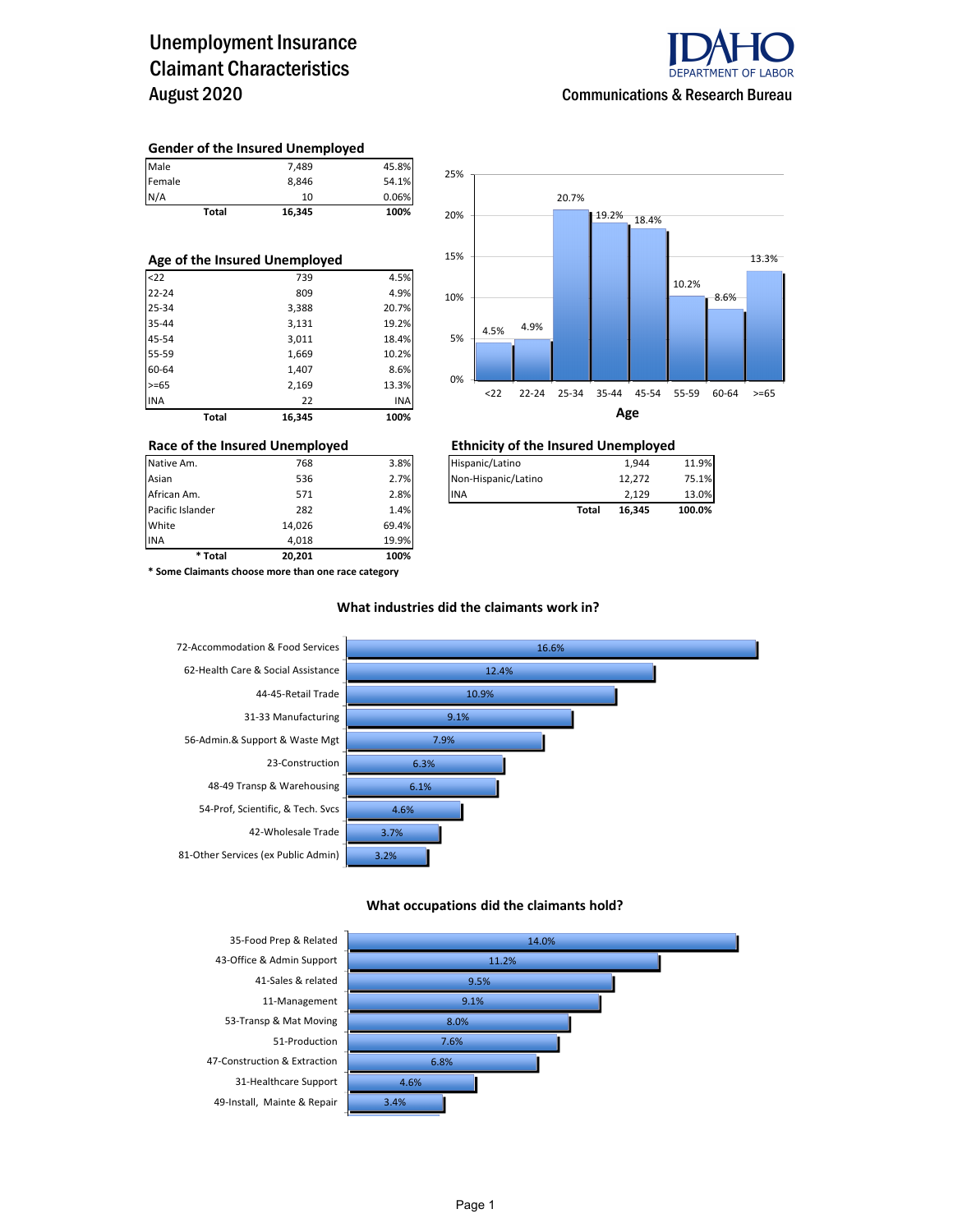# Unemployment Insurance Claimant Characteristics



## August 2020 **August 2020** Communications & Research Bureau

| <b>Demographics</b>                                          | <b>August</b> |       | July<br>2020   |       | <b>Monthly</b>    | <b>August</b><br>2019 |       | Yearly            |
|--------------------------------------------------------------|---------------|-------|----------------|-------|-------------------|-----------------------|-------|-------------------|
|                                                              | 2020          |       |                |       | <b>Difference</b> |                       |       | <b>Difference</b> |
|                                                              |               |       |                |       |                   |                       |       |                   |
| Gender:                                                      |               |       |                |       |                   |                       |       |                   |
| Male                                                         | 7,489         | 45.8% | 11,915         | 44.0% | $-4,426$          | 1,968                 | 49.1% | 5521              |
| Female                                                       | 8,846         | 54.1% | 15,175         | 56.0% | $-6,329$          | 2,042                 | 50.9% | 6804              |
| <b>INA</b>                                                   | 10            | 0.1%  | 16             | 0.1%  | $-6$              | $\mathbf{1}$          | 0.0%  | 9                 |
| Total                                                        | 16,345        |       | 27,106         |       | $-10,761$         | 4,011                 |       | 12334             |
| Race: NOTE: Claimants may choose more than one Race category |               |       |                |       |                   |                       |       |                   |
| Native American                                              | 768           | N/A   | 1,149          | N/A   | $-381$            | 246                   | N/A   | 522               |
| Asian                                                        | 536           | N/A   | 860            | N/A   | $-324$            | 110                   | N/A   | 426               |
| African American                                             | 571           | N/A   | 859            | N/A   | $-288$            | 98                    | N/A   | 473               |
| Pacific Islander                                             | 282           | N/A   | 411            | N/A   | $-129$            | 90                    | N/A   | 192               |
| White                                                        | 14,026        | N/A   | 20,088         | N/A   | $-6,062$          | 3,228                 | N/A   | 10798             |
| <b>INA</b>                                                   | 4,018         | N/A   | 5,959          | N/A   | $-1,941$          | 1,339                 | N/A   | 2679              |
|                                                              |               |       |                |       |                   |                       |       |                   |
| <b>Ethnicity:</b>                                            |               |       |                |       |                   |                       |       |                   |
| Hispanic/Latino                                              | 1,944         | 11.9% | 3,356          | 12.4% | $-1,412$          | 436                   | 10.9% | 1508              |
| Non-Hispanic/Latino                                          | 12,272        | 75.1% | 20,664         | 76.2% | $-8,392$          | 2,933                 | 73.1% | 9339              |
| <b>INA</b>                                                   | 2,129         | 13.0% | 3,086          | 11.4% | $-957$            | 642                   | 16.0% | 1487              |
|                                                              |               |       |                |       |                   |                       |       |                   |
| Age:                                                         |               |       |                |       |                   |                       |       |                   |
| $22$                                                         | 739           | 4.5%  | 1,553          | 5.7%  | $-814$            | 51                    | 1.3%  | 688               |
| 22-24                                                        | 809           | 4.9%  | 1,920          | 7.1%  | $-1,111$          | 90                    | 2.2%  | 719               |
| 25-34                                                        | 3,388         | 20.7% | 6,241<br>23.0% |       | $-2,853$          | 609                   | 15.2% | 2779              |
| 35-44                                                        | 3,131         | 19.2% | 5,382          | 19.9% | $-2,251$          | 746                   | 18.6% | 2385              |
| 45-54                                                        | 3,011         | 18.4% | 4,574          | 16.9% | $-1,563$          | 930                   | 23.2% | 2081              |
| 55-59                                                        | 1,669         | 10.2% | 2,466          | 9.1%  | $-797$            | 586                   | 14.6% | 1083              |
| 60-64                                                        | 1,407         | 8.6%  | 2,036          | 7.5%  | $-629$            | 479                   | 11.9% | 928               |
| $>= 65$                                                      | 2,169         | 13.3% | 2,901          | 10.7% | $-732$            | 519                   | 12.9% | 1650              |
| <b>Total</b>                                                 | 16,323        |       | 27,073         |       | $-10,750$         | 4,010                 |       | 12313             |